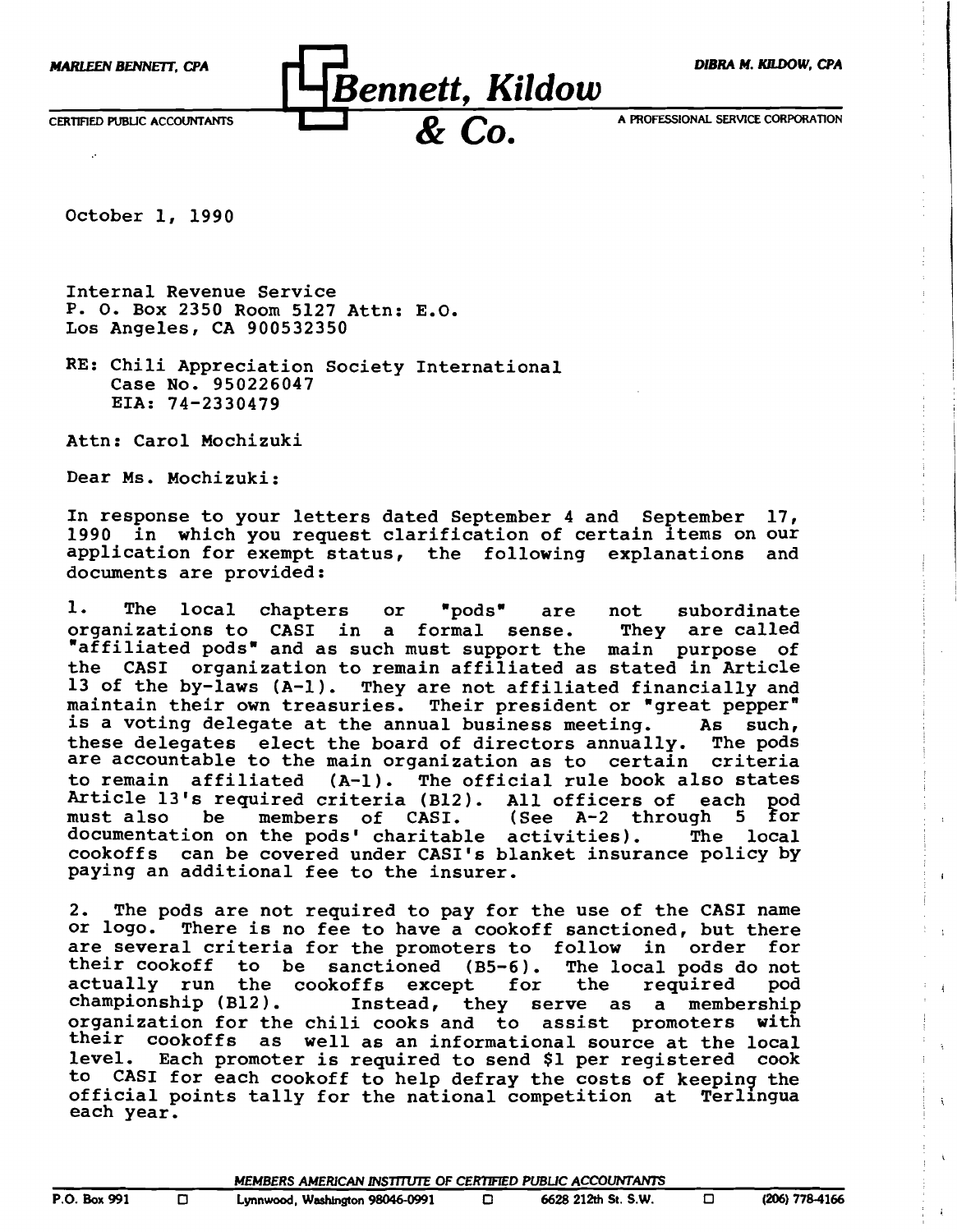

•

*Bennett, Kildow* 

CERTIFIED PUBLIC ACCOUNTANTS **A PROFESSIONAL SERVICE CORPORATION** 

3. We have registered the CASI chili pepper as our official trademark with the State of Texas (B12-l3) and with the United States Patent office (Bl2a-15). The words CASI and Chili<br>Appreciation Society International are also registered. Copies Appreciation Society International are also registered. are attached for your review.

4. There is no formal written agreement between the local pods and CASI to raise money for charity except for article 13 which covers the affiliation rules. The pods do not hold the cookoffs<br>except for their required annual pod championship. They are an except for their required annual pod championship. organizational group to provide the cooks, referees and sometimes the judges. It is the promoter who is responsible for raising the money for the charity. Many of the local pods have their own constitutions. Enclosed is a copy of the constitution of the Enclosed is a copy of the constitution of the Puget Pod (B16) which states that their main purpose is to raise money for charity which matches the purpose of the main organization. Through Article 13 of the by-laws each pod is required to promote chili through CASI only which automatically requires them to support the main purpose of the national organization.

5. The organization is educational in that through the activities of chili cookoffs contacts are made. People are activities of chili cookoffs contacts are made. educated in the uses of chili peppers, related spices and the importance of chili as an agricultural product in the country. Many personal discussions are held at each cookoff. From the publicity of the cookoffs. many authors. chefs. hotels. etc. publicity of the cookoffs, many authors, chefs, hotels, contact our Executive Director or board members for information<br>relating to chiles. The organization serves as a national The organization serves as a national contact point for people to access information. I have enclosed<br>many articles and copies of pages from various journals to many articles and copies of pages from various demonstrate the amount of contact we have with various members of the public  $(B17-30)$ . These are only a small sample of the These are only a small sample of the articles and contacts made each year by our officers, pod members and winners. Frequently, officers and members are called upon to teach classes such as the one at the Lake Washington VochTech Institute taught by our board member, Bob Whitefield (B2l). Our chili experts have addressed many groups across the nation in the uses of chili, handling of peppers and the art of cooking a good bowl of chili as well as the history of chili in the United States and the development of the peppers in various areas.